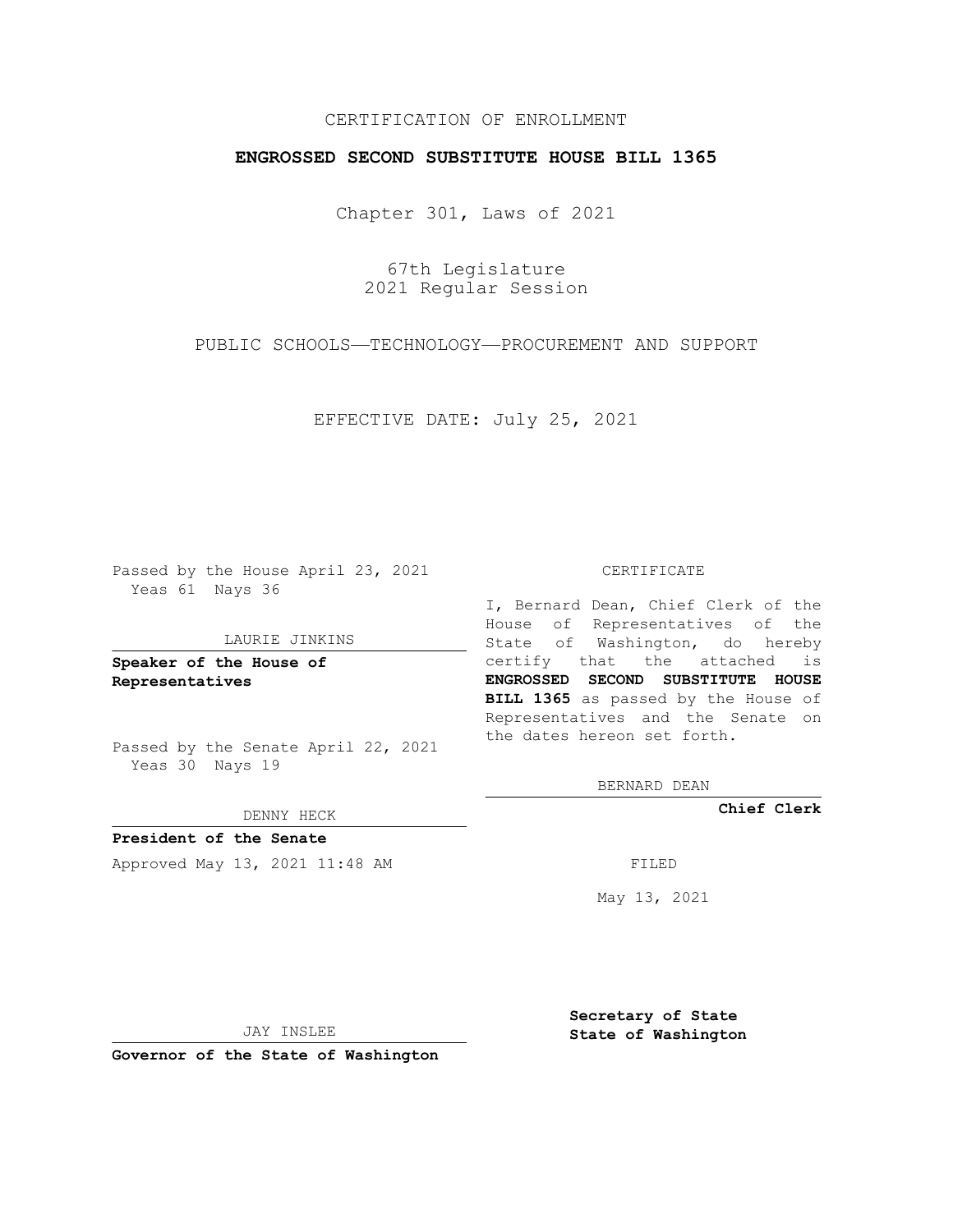## **ENGROSSED SECOND SUBSTITUTE HOUSE BILL 1365**

AS AMENDED BY THE SENATE

Passed Legislature - 2021 Regular Session

# **State of Washington 67th Legislature 2021 Regular Session**

**By** House Appropriations (originally sponsored by Representatives Gregerson, Stonier, Ramos, Callan, Simmons, J. Johnson, Taylor, Lovick, Leavitt, Ortiz-Self, Berg, Fitzgibbon, Ryu, Morgan, Wicks, Tharinger, Duerr, Ormsby, Hansen, Berry, Dolan, Valdez, Cody, Bronoske, Senn, Bateman, Bergquist, Kloba, Riccelli, Davis, Macri, Ramel, Harris-Talley, Pollet, and Sells)

READ FIRST TIME 02/22/21.

 AN ACT Relating to procuring and supporting appropriate computers 2 and devices for public school students and instructional staff; amending RCW 28A.650.010; adding new sections to chapter 28A.650 RCW; adding new sections to chapter 28A.300 RCW; creating new sections; repealing RCW 28A.650.005, 28A.650.015, 28A.650.020, 28A.650.025, 28A.650.030, 28A.650.900, and 28A.650.901; and providing expiration 7 dates.

8 BE IT ENACTED BY THE LEGISLATURE OF THE STATE OF WASHINGTON:

 NEW SECTION. **Sec. 1.** (1) The legislature recognizes that the COVID-19 pandemic exposed the importance of internet-accessible learning devices for the ability of students to receive a modern education. When Washington schools closed in March 2020, schools and school districts shifted quickly to offering education in an online environment. Teachers adapted their lessons for videoconferencing platforms and arranged for students to submit homework via email. However, limited opportunities for in-person instruction amplified digital deserts and disparities among students that are likely to continue to grow for the foreseeable future.

19 (2) The legislature finds that students from low-income families 20 face disproportionate barriers to accessing learning over the 21 internet in their homes, partly because they do not have internet-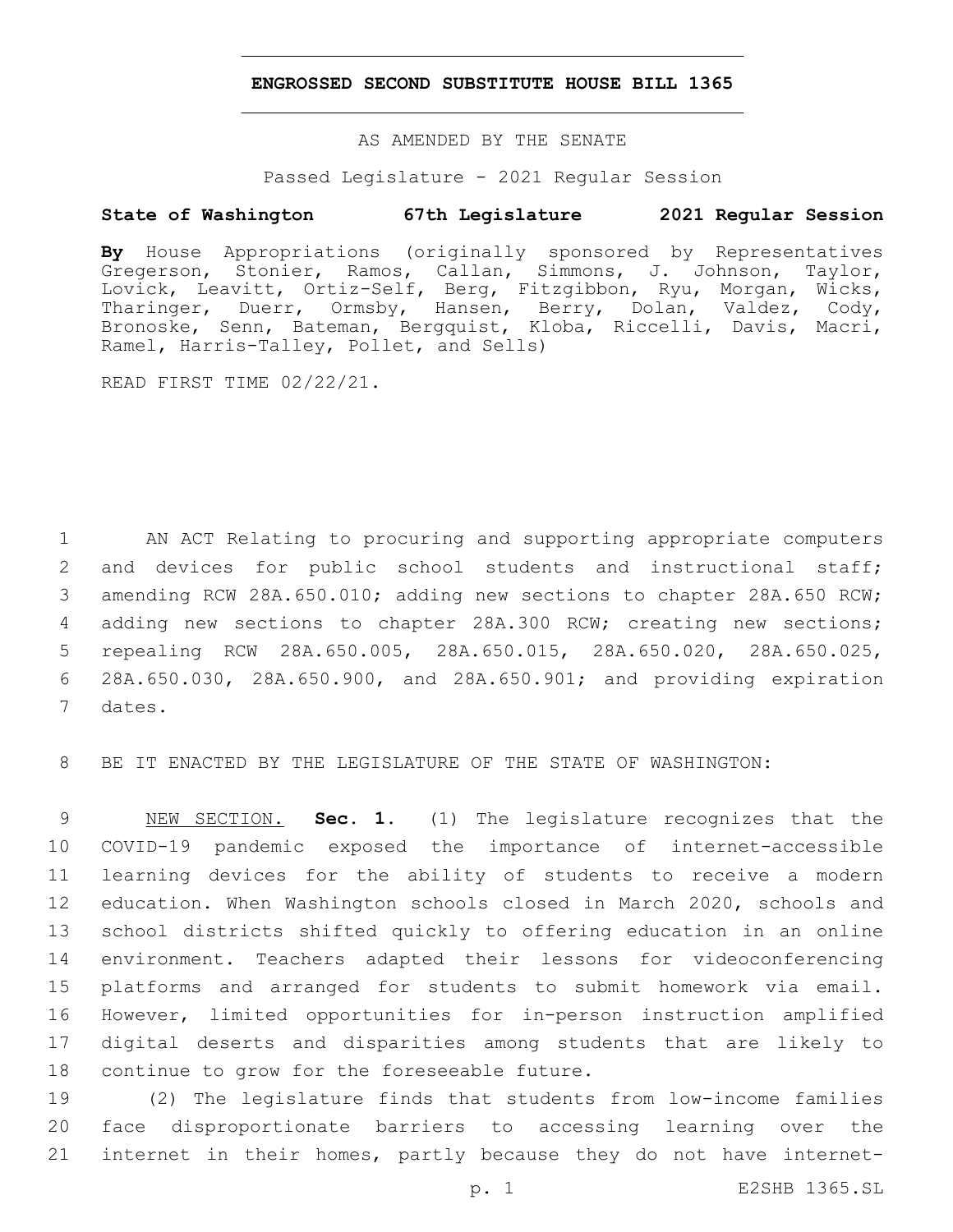accessible devices appropriate for learning. The legislature also recognizes that accessing learning over the internet requires more than just an internet-accessible device appropriate for learning. For students and their families to be truly connected, they need the digital literacy, digital skills, and digital support to use internet-accessible devices and to navigate the web in support of 7 student learning.

 (3) Therefore, the purposes of this act are to: (a) Accelerate student access to learning devices and related goods and services; (b) expand training programs and technical assistance on using technology to support student learning; and (c) build the capacity of schools and districts to support digital navigation services for 13 students and their families.

 **Sec. 2.** RCW 28A.650.010 and 2017 c 90 s 1 are each amended to 15 read as follows:

 Unless the context clearly requires otherwise, the definitions in 17 this section apply throughout this chapter.

 (1) "Digital citizenship" includes the norms of appropriate, responsible, and healthy behavior related to current technology use, including digital and media literacy, ethics, etiquette, and security. The term also includes the ability to access, analyze, evaluate, develop, produce, and interpret media, as well as internet 23 safety and cyberbullying prevention and response.

24 (2) (("Education technology" or "technology" means the effective 25 use of electronic and optical tools, including telephones, and electronic and optical pathways in helping students learn.

 (3) "Network" means integrated linking of education technology systems in schools for transmission of voice, data, video, or 29 imaging, or a combination of these.)) "Learning device" means an internet-accessible computer, tablet, or other device, with an 31 appropriate operating system, software applications, and data 32 security, that can be used to access curricula, educational web 33 applications and websites, and learning management systems, and with telecommunications capabilities sufficient for videoconferencing.

 NEW SECTION. **Sec. 3.** A new section is added to chapter 28A.650 36 RCW to read as follows:

 (1) Each educational service district shall provide technology consultation, procurement, and training, in consultation with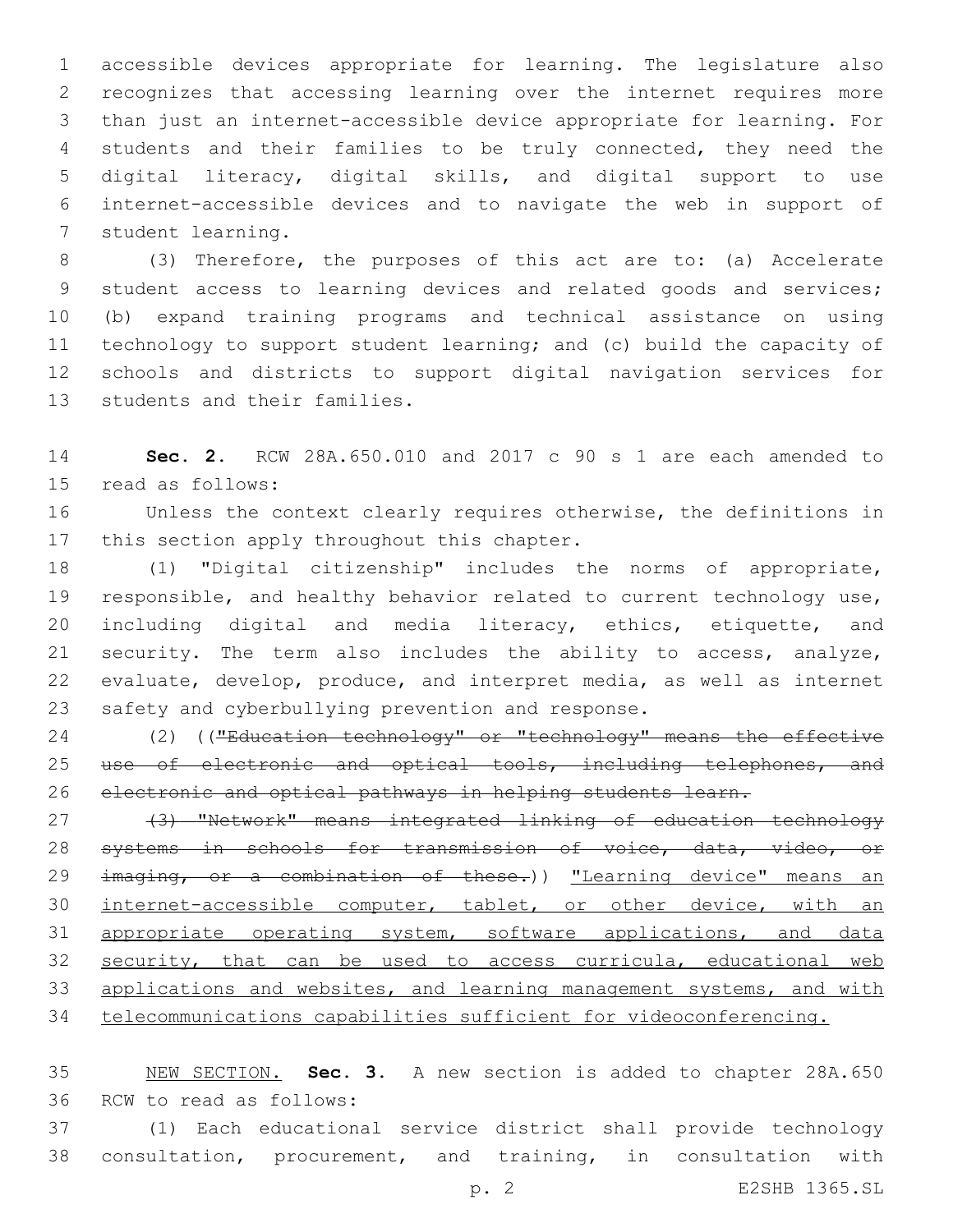teacher-librarians through school library information and technology programs as defined in RCW 28A.320.240, and as described in this section. An educational service district may meet the requirements of this section in cooperation with one or more other educational 5 service districts.

 (2) Technology consultation involves providing technical assistance and guidance to local school districts related to technology needs and financing, and may include consultation with 9 other entities.

 (3)(a) Technology procurement involves negotiating for local school district purchasing and leasing of learning devices and peripheral devices, learning management systems, cybersecurity protection, device insurance, and other technology-related goods and 14 services.

 (b) When selecting goods and services for procurement, the educational service district must consider a variety of student needs, as well as accessibility, age appropriateness, privacy and security, data storage and transfer capacity, and telecommunications 19 capability.

 (c) Technology procurement may be performed in consultation and contract with the department of enterprise services under chapter 22 39.26 RCW.

 (4) Technology training involves developing and offering direct services to local school districts related to staff development and capacity building to provide digital navigation services to students and their families. The educational service districts must seek to consult teacher-librarians and other relevant information technology programs to determine where there is a need and focus for this training. These services may be provided on a fee-for-service basis.

 (5) Technology consultation, procurement, and training under this section must be provided to local public schools, as defined in RCW 28A.150.010, the Washington center for deaf and hard of hearing youth, and the school for the blind, in addition to local school districts. Technology training under this section may also be offered 35 to child care providers.

 (6) The educational service districts must cooperate with the office of the superintendent of public instruction to provide the 38 data required under section  $5(1)$  of this act.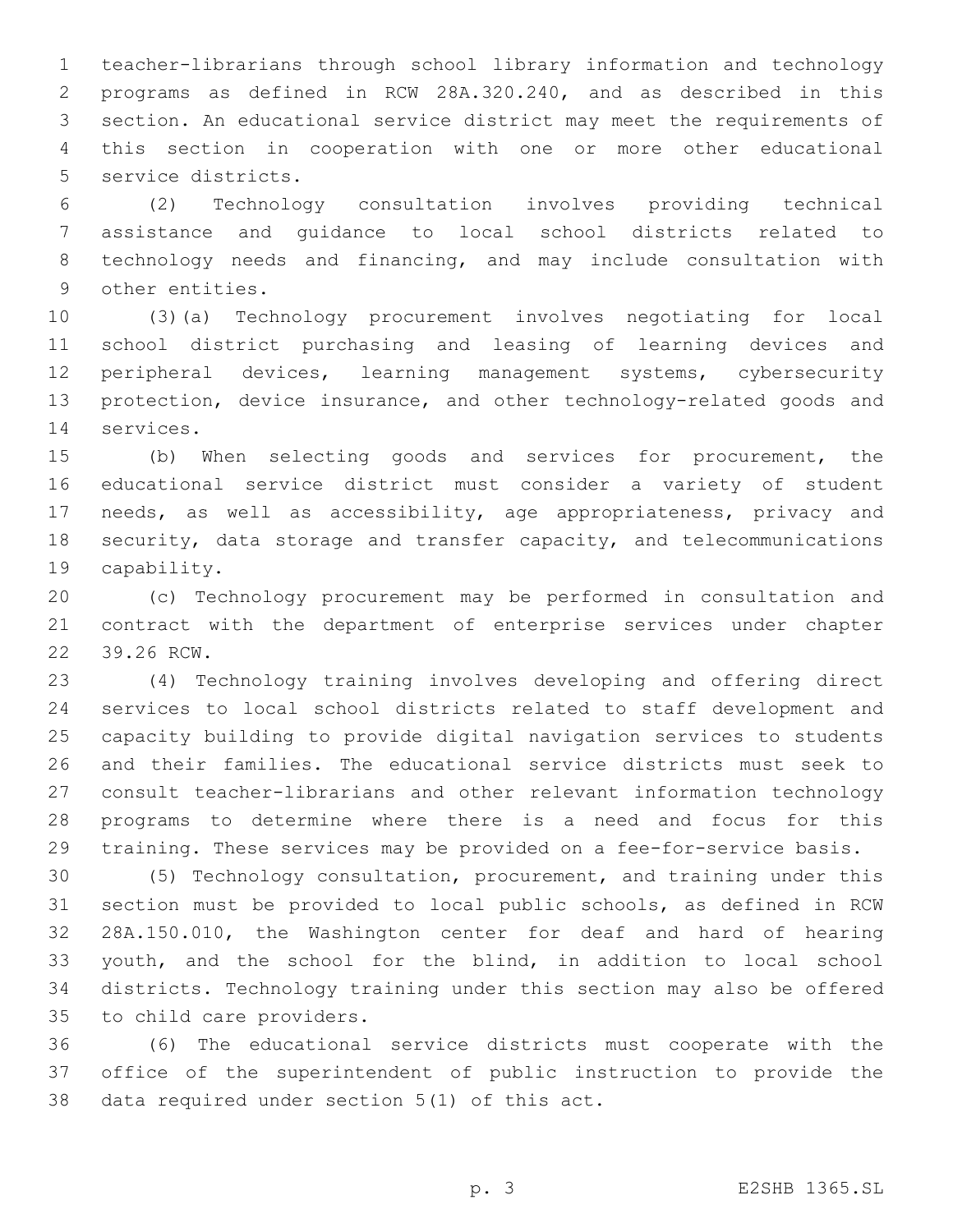NEW SECTION. **Sec. 4.** A new section is added to chapter 28A.650 2 RCW to read as follows:

 (1) Subject to the availability of amounts appropriated for this specific purpose, the office of the superintendent of public instruction shall develop and administer a technology grant program, as described in this section, to advance the following objectives:

(a) Attain a universal 1:1 student to learning device ratio;

 (b) Expand technical support and training of school and district staff in using technology to support student learning; and

 (c) Develop district-based and school-based capacity to assist students and their families in accessing and using technology to 12 support student learning.

 (2) The following entities, individually or in cooperation, may apply to the office of the superintendent of public instruction for a grant under this section: A public school as defined in RCW 28A.150.010; a school district; an educational service district; the Washington center for deaf and hard of hearing youth; and the state 18 school for the blind.

(3) At a minimum, grant applications must include:

 (a) The applicant's technology plan for accomplishing the goals of the grant program, the applicant's student demographics, including 22 the percent of students eligible for free and reduced-price meals, and any specialized technology needs of the applicant's students, such as students with disabilities and English learners who may need 25 adaptive or assistive technologies; and

 (b) A description of preexisting programs and funding sources used by the applicant to provide learning devices to students, staff, 28 or both.

 (4) When ranking and selecting applicants, the office of the superintendent of public instruction must prioritize both of the 31 following:

 (a) Applicants without preexisting programs to provide a device for every student and that have 30 percent or more students eligible 34 for free and reduced-price meals; and

 (b) Applicants with students who have specialized technology 36 needs.

 NEW SECTION. **Sec. 5.** A new section is added to chapter 28A.650 38 RCW to read as follows: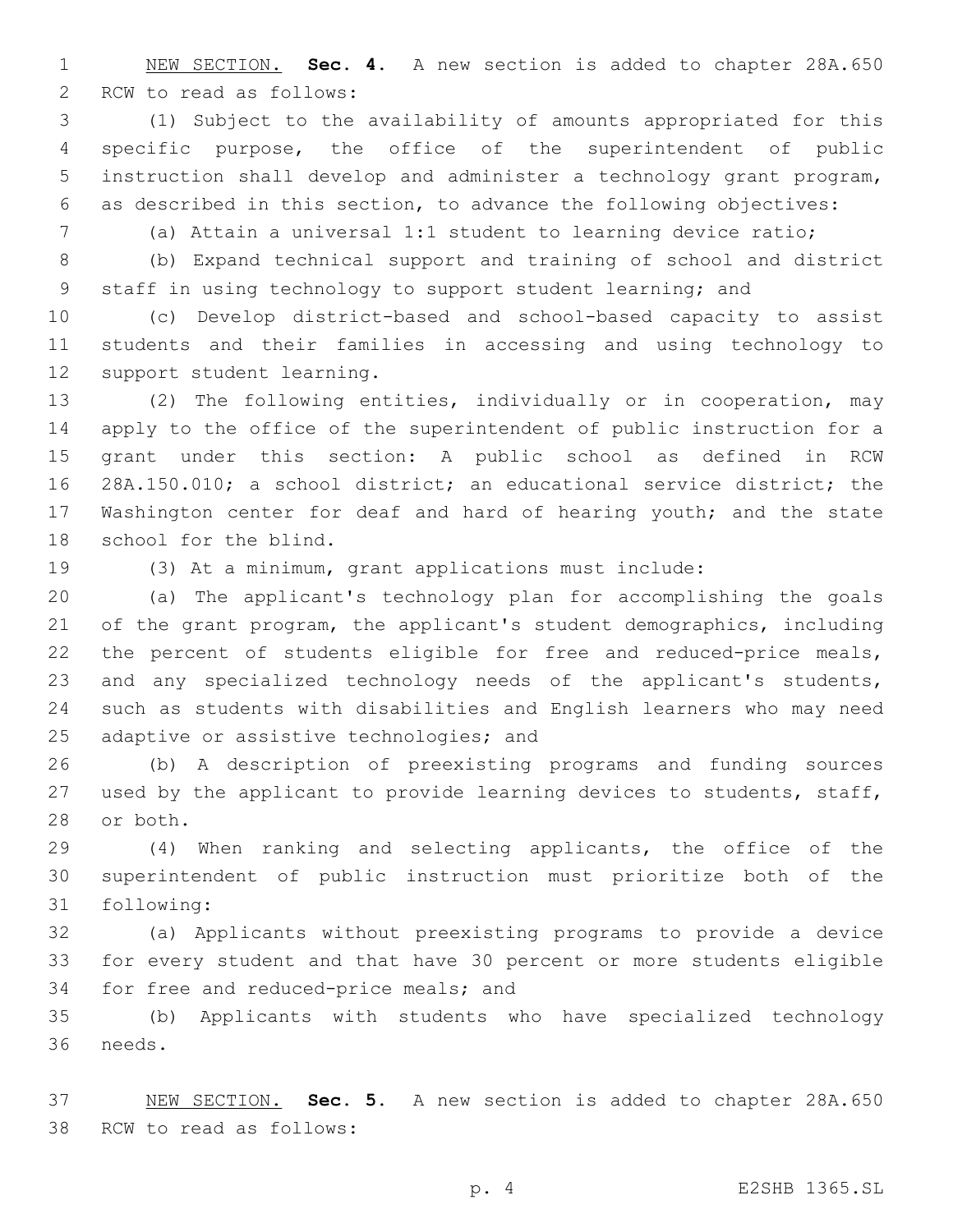(1) The office of the superintendent of public instruction shall 2 collect and analyze the following data:

 (a) Demographic, distribution, and other data related to 4 technology initiatives; and

 (b) Biennial survey data on school and school district progress to accomplish the objectives listed in section 4(1) of this act.

 (2) By November 1, 2022, and by November 1st every even year 8 thereafter, the office of the superintendent of public instruction shall provide a report to the appropriate policy and fiscal committees of the legislature, in accordance with RCW 43.01.036, 11 with:

 (a) A summary of the technology initiatives data collected under 13 subsection (1) of this section;

 (b) The status of the state's progress in accomplishing the following: (i) Accelerate student access to learning devices and related goods and services; (ii) expand training programs and technical assistance on using technology to support student learning; and (iii) build the capacity of schools and districts to support digital navigation services for students and their families;

 (c) Recommendations for improving the administration and 21 oversight of the technology initiatives; and

 (d) An update on innovative and collaborative activities occurring in communities across the state to support widespread public technology literacy and fluency, as well as student universal 25 access to learning devices.

 (3) By November 1, 2022, the office of the superintendent of public instruction shall survey districts, collect data, and provide a report to the appropriate policy and fiscal committees of the legislature that contains, at a minimum, the following:

(a) A list of districts that have a separate technology levy;

 (b) The total amount of funding generated by the technology 32 levies; and

 (c) A detailed breakdown on how the funds generated by the technology levies are being used, including, but not limited to, the number of technology devices being purchased with those funds, personnel costs related to servicing and maintaining those devices covered by those funds, and any training or professional development 38 for use of technology provided with those funds.

 (4) For the purposes of this section, "technology initiatives" means the technology grants awarded by the office of the

p. 5 E2SHB 1365.SL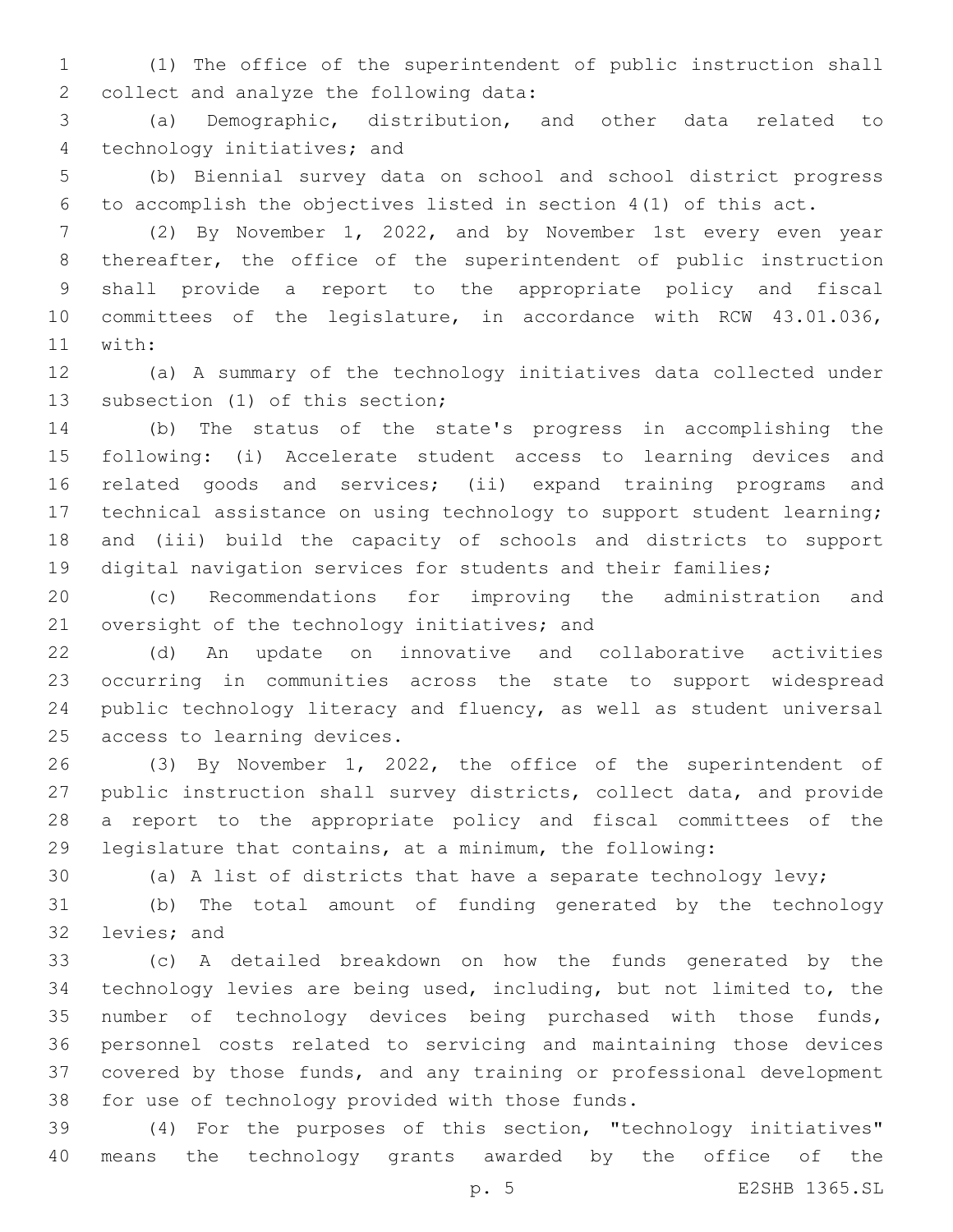superintendent of public instruction under section 4 of this act, and the provision of technology consultation, procurement, and training by educational service districts under section 3 of this act.

 NEW SECTION. **Sec. 6.** A new section is added to chapter 28A.300 5 RCW to read as follows:

 (1)(a) The office of the superintendent of public instruction shall establish a grant program for the purposes of supporting media literacy and digital citizenship through school district leadership teams. The office of the superintendent of public instruction shall establish and publish criteria for the grant program, and may accept gifts, grants, or endowments from public or private sources for the 12 grant program.

 (b) A school district that receives a grant under this section is not prohibited from receiving a grant in subsequent grant cycles.

 (2)(a) For a school district to qualify for a grant under this section, the grant proposal must provide that the grantee create a district leadership team that develops a curriculum unit on media literacy or digital citizenship, or both, that may be integrated into 19 one of the following areas:

(i) Social studies;20

21 (ii) English language arts; or

22 (iii) Health.

 (b) School districts selected under the grant program are expected to evaluate the curriculum unit they develop under this 25 subsection (2).

 (c) In developing their curriculum unit, school districts selected under the grant program are encouraged to work with school district teacher-librarians or a school district library information 29 technology program, if applicable.

 (3) The establishment of the grant program under this section is subject to the availability of amounts appropriated for this specific 32 purpose.

 (4) The curriculum unit developed under this section must be made 34 available as an open educational resource.

 (5)(a) Up to 10 grants a year awarded under this section must be for establishing media literacy professional learning communities with the purpose of sharing best practices in the subject of media 38 literacy.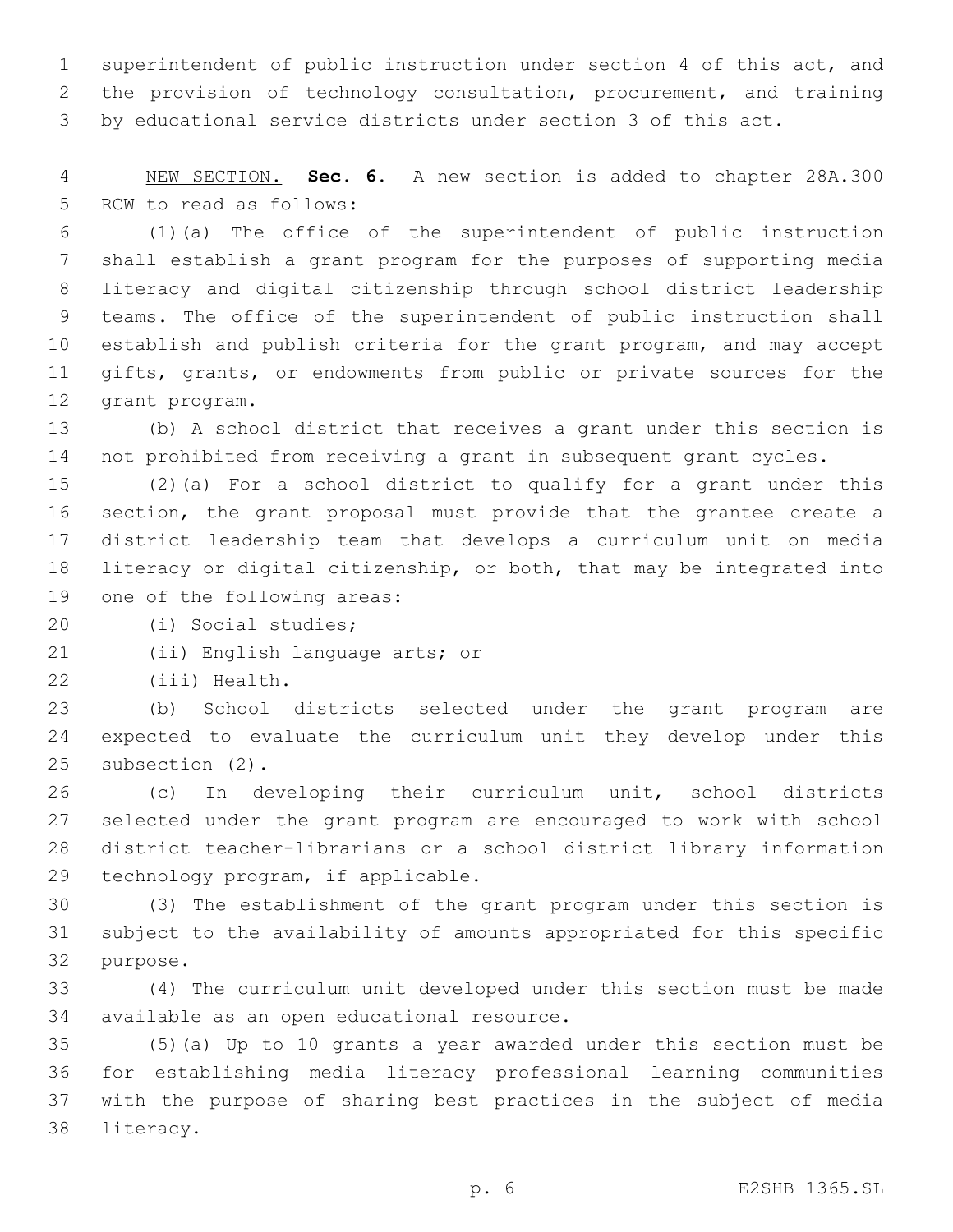(b)(i) Grant recipients under this subsection (5) are required to develop an online presence for their community to model new strategies and to share ideas, challenges, and successful practices.

 (ii) Grant recipients shall attend the group meetings created by the office of the superintendent of public instruction under (c) of 6 this subsection (5).

 (c) The office of the superintendent of public instruction shall convene group meetings for the purpose of sharing best practices and 9 strategies in media literacy education.

 (d) Additional activities permitted for the use of these grants 11 include, but are not limited to:

 (i) Organizing teachers from across a school district to develop new instructional strategies and to share successful strategies;

 (ii) Sharing successful practices across a group of school 15 districts; and

 (iii) Facilitating coordination between educational service districts and school districts to provide training.

 (6)(a) At least one grant awarded in each award cycle must be for developing and using a curriculum that contains a focus on synthetic 20 media as a major component.

 (b) For the purposes of this section, "synthetic media" means an image, an audio recording, or a video recording of an individual's appearance, speech, or conduct that has been intentionally manipulated with the use of digital technology in a manner to create 25 a realistic but false image, audio, or video.

26 (7) This section expires July 31, 2031.

 NEW SECTION. **Sec. 7.** A new section is added to chapter 28A.300 28 RCW to read as follows:

 (1) Subject to the availability of amounts appropriated for this specific purpose, the office of the superintendent of public instruction shall convene two regional conferences on the subject of 32 media literacy and digital citizenship.

 (2) The conferences in this section should highlight the work performed by the recipients of the grant program established under section 6 of this act, as well as best practices in media literacy 36 and digital citizenship.

 (3) The locations for conferences convened under this section must include one site in western Washington and one site in eastern 39 Washington.